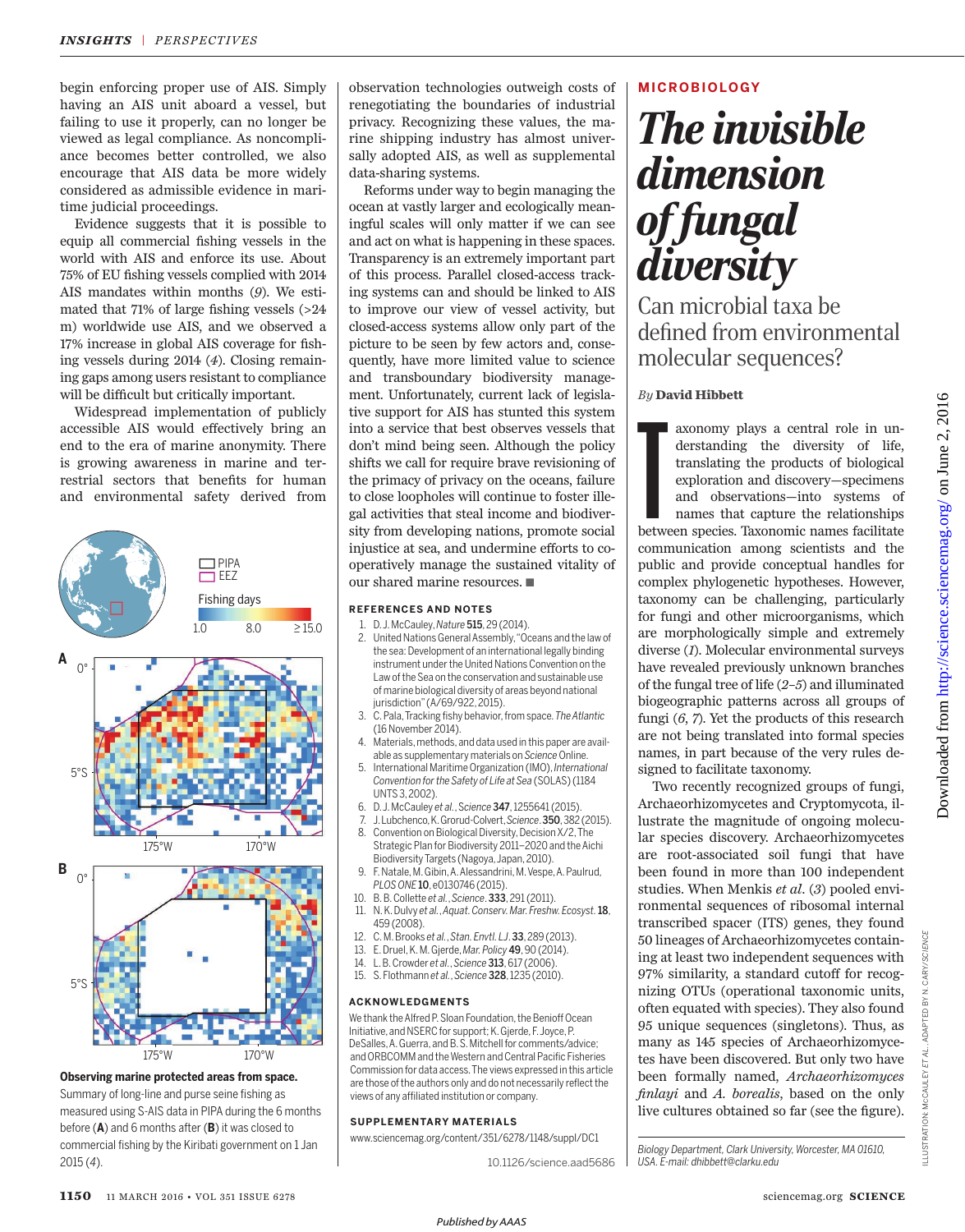

**Visible and invisible diversity of Archaeorhizomycetes.** Phylogenetic analysis of environmental DNA sequences resolves 50 species-level groups of Archaeorhizomycetes (*3*), but only two have been formally named. The existence of 95 unique singleton sequences suggests that there is much unsampled diversity. Archaeorhizomycetes is the most diverse class in the Taphrinomycotina, which include well-known plant pathogens and the model fission yeast. Tree topology from (3); micrographs by A. Rosling.

The aptly named Cryptomycota have also been detected repeatedly in molecular studies of soil, freshwater, and marine habitats (*4*, *5*). Phylogenetic analyses suggest that Cryptomycota make up an ancient clade of fungi. Cryptomycota cells have been visualized in environmental samples with fluorescent tags, but these observations are not linked to cultures or specimens (*4*). Lazarus and James analyzed 109 environmental sequences of Cryptomycota and resolved 12 strongly supported groups (*5*). However, they could only assign three sequences to a formally named taxon, the genus *Rozella*, which includes endoparasites of protists and other fungi.

Molecular ecological studies have investigated fungal distributions on global (*7*) and local (*8*) scales. In one recent global survey, Davison *et al.* (*6*) analyzed the distribution of arbuscular mycorrhizal fungi, which form symbioses with about 80% of plants, but do not produce mushrooms and cannot be grown in pure culture. Using 18*S* ribosomal RNA gene sequences, the authors detected 246 OTUs, of which 93% occurred on multiple continents and 34% on six continents. This level of endemism is surprisingly low for fungi that do not produce airborne spores (*6*). However, the results provide limited information about distributions of known taxa, because only 41 of the OTUs (17%) include sequences from named species.

similarity cutoff. In other words, this study detected ~30,000 OTUs that could be new species—about 15 times the number of new fungal species descriptions published in journals and recorded in nomenclatural databases in the same year (*1*).

Environmental sequences have transformed understanding of the fungal tree of life, from its deepest roots to its finest branches. Why are these discoveries not being formalized in taxonomic names?

First, there are legitimate scientific concerns over the nature of evidence required to delimit species. Mycologists have selected ITS as the official barcode locus  $(9)$ , but in some groups multiple species may have identical ITS sequences, whereas in other groups there may be multiple forms of ITS in a single genome. Single-cell genomics could provide multiple genes from individuals in environmental samples, but these technically demanding approaches are not yet widely applied in fungal ecology. Until they are, most studies will rely on single markers such as ITS, which can never reveal the patterns of gene flow that provide clues to the limits of reproductively isolated lineages.

Second, species names are no longer needed to test ecological or evolutionary hypotheses. Ecologists once relied on taxonomic resources to identify the species whose interactions they sought to explain; today, they use automated pipelines to cluster OTUs without reference to keys, vouchers, and monographs (*10*). Ecologists and evolutionary biologists do not need to undertake the tedious work of identification and formal taxon description to address the problems that motivate them. On the other hand, molecular ecological studies are providing unprecedented resources for taxonomists, who could use the new data to describe new species or enhance existing descriptions with expanded geographic ranges and new insights into ecological roles.

Unfortunately, the rules that govern biological nomenclature prohibit formal naming of fungi and other microbial taxa based on environmental sequences. Physical type specimens are required by the botanical and zoological codes of nomenclature, which collectively determine conditions for valid publication of names of fungi and protists, and the bacteriological code requires type cultures. Classical taxonomy is thus cut off, by its own nomenclatural rules, from the major modes of discovery for microbial organisms. Working models for purely sequence-based delimitation of fungal taxa do exist (*3*, *6*, *10*, *11*), but do not yet confer nomenclatural validity. Community standards for sequence-based taxon definition and revision of the codes of nomenclature are needed to make the products of molecular environmental surveys visible to scientific and lay communities.  $\blacksquare$ 

#### **REFERENCES AND NOTES**

- 1. Centre for Agriculture and Biosciences International, Species Fungorum; www.speciesfungorum.org.
- 2. A. Rosling *et al*., *Science* 333, 876 (2011).
- 3. A. Menkis *et al*., *Fungal Biol.*118, 943 (2014).
- 4. M. D. M. Jones *et al*., *Nature* 474, 200 (2011).
- 5. K. L. Lazarus, T. Y. James, *Fungal Ecol.*14, 62 (2015).
- 6. J. Davison *et al*., *Science* 349, 970 (2015). 7. L. Tedersoo *et al*., *Science* 346, 1256688 (2014).
- 8. D. L. Taylor *et al*., *Ecol. Monogr.* 84, 3 (2014).
- 9. C. L. Schoch *et al*., *Proc. Natl. Acad. Sci. U.S.A.*109, 6241  $(2012)$
- 10. U. Kõljalg *et al*., *Mol. Ecol.* 22, 5271 (2013).
- 11. D. S. Hibbett *et al*., *Fungal Biol. Rev.* 25, 38 (2011).

#### **ACKNOWLEDGMENTS**

I thank T. James, P. Kirk, M. Öpik, J. Davison, and A. Rosling for images and comments.

10.1126/science.aae0380

ILLUSTRATION: K. SUTLIFF/*SCIENCE*

K. SUTLIFF/

LLUSTRATION:

SCIENCE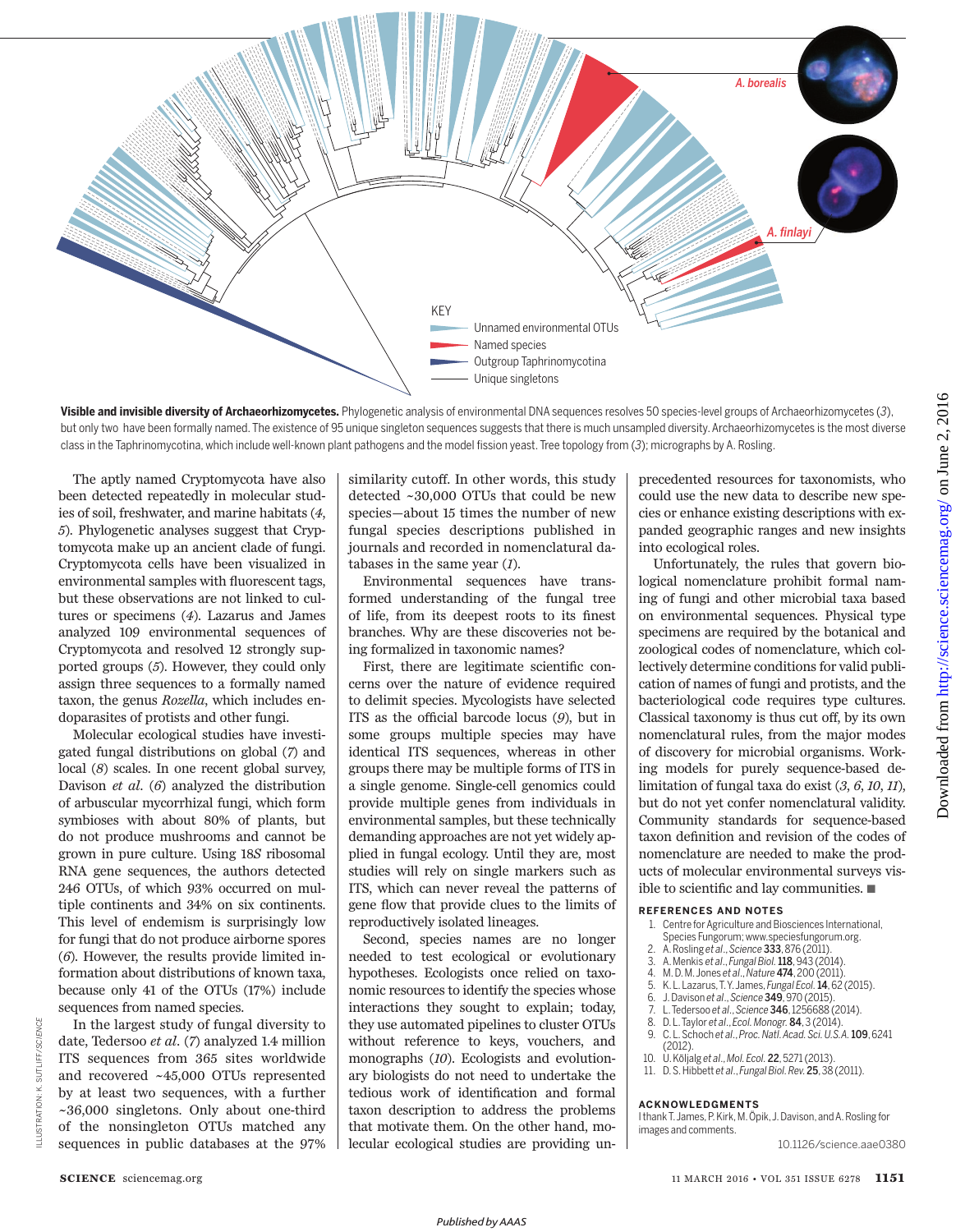### **LETTERS**

*Edited by* **Jennifer Sills**

### *Federal barriers to*  Cannabis *research*

ALTHOUGH THE MAJORITY of the general public (*1*) and the professional medical community (*2*) in the United States support the therapeutic use of *Cannabis sativa* as a pharmacological agent, the U.S. federal government's *Cannabis* research policies have blocked externally valid, randomized clinical trials on the effects of *Cannabis*. To conduct research on *Cannabis*, scientists must submit to a lengthy and arduous application process, often lasting for years. The research requires permission from multiple governmental agencies, including some with expressly stated opposition to any therapeutic uses, such as the Drug Enforcement Agency (*3*).

However, the application process is a mere nuisance compared with the biggest obstacle presented by the federal government: All *Cannabis* used for research purposes must be purchased through the National Institute on Drug Abuse (NIDA) (*4*). The tetrahydrocannabinol (THC) potency levels in the *Cannabis* available through NIDA are much lower than those in *Cannabis* products used by medical patients. The highest THC level available to researchers is 12.4% (*5*). The only two clinical studies funded by NIH in 2015 used products with potency levels between 3.5 and 7.0% THC (*6*, *7*). In contrast, the *Cannabis* sold in Colorado now averages 18.7% THC, with some strains registering as high as 35% THC (*8*), and no potency limits exist for the concentrates and ingestible products sold in most states where medical *Cannabis* is legal at the state level.

The scarce research the U.S. government has approved thus offers little insight into the effects actually experienced by patients and recreational users. As long as clinical research on *Cannabis* is controlled by regulators expressly opposed to any increase in its consumption, health care cost reductions may be missed, and intoxication and long-term effects will remain unknown. Most important, many severely ill patients may suffer unnecessarily because no one knows the true risks and benefits of consuming *Cannabis sativa*.

#### *Sarah See Stith<sup>1</sup> and Jacob Miguel Vigil<sup>2</sup> \**

<sup>1</sup>Department of Economics, University of New Mexico, Albuquerque, NM 87131, USA. <sup>2</sup>Department



*Cannabis sativa*.

of Psychology, University of New Mexico, Albuquerque, NM 87131, USA.

\*Corresponding author. Email: vigilJ@unm.edu

#### **REFERENCES**

- 1. J. M. Jones, "In the U.S., 58% back legal marijuana use" (2015); www.gallup.com/poll/186260/ back-legal-marijuana.aspx.
- 2. J. N. Adler, J. A. Colbert, *N. Engl. J. Med*. **368**, e30 (2013).
- 3. M. H. Andreae *et al*., *Am. J. Bioeth*. **16**, 36 (2016).
- 4. U.S. Food and Drug Administration, Marijuana Research with Human Subjects (www.fda.gov/newsevents/ publichealthfocus/ucm421173.htm).
- 5. National Institute on Drug Abuse, Marijuana Plant Material Available from the NIDA Drug Supply Program (www.drugabuse.gov/researchers/research-resources/ nida-drug-supply-program-dsp/marijuana-plantmaterial-available-nida-drug-supply-program).
- 6. B. L. Wilsey, "A randomized, cross-over controlled trial of Dronabinol and vaporized cannabis in neuropathic low back pain" (https://projectreporter.nih.gov/project\_info\_ description.cfm?aid=8964406&icde=29620573&ddpara m=&ddvalue=&ddsub=&cr=1&csb=default&cs=ASC).
- 7. H. Zhao, "The effect of vaporized cannabis on neuropathic pain in spinal cord injury" (https://projectreporter.nih. gov/project\_info\_description.cfm?aid=8494032&icde=2 9620604&ddparam=&ddvalue=&ddsub=&cr=1&csb=de fault&cs=ASC).
- 8. B. Briggs, "Colorado marijuana study finds legal weed contains potent THC levels" *NBC News* (2015); www.nbcnews.com/storyline/legal-pot/ legal-weed-surprisingly-strong-dirty-tests-find-n327811.

10.1126/science.aaf7450

## *No surprise that comb jellies poop*

AS ONE OF the organizers of the recent meeting on comb jellies (ctenophores), I feel obliged to comment on the News In Depth story "Comb jelly 'anus' guts ideas on origin of through-gut" (A. Maxmen, 25 March, p. 1378), published online on

23 March with the title, "Why watching comb jellies poop has stunned evolutionary biologists." I was stunned that videos showing defecation of waste through the anal pores of ctenophores astonished anyone. Those who have looked closely at comb jellies have seen and reported this process for well over a century.

In 1850, Louis Agassiz found that waste products were expelled from comb jellies through sphincter-like anal pores, which open and close during bouts of defecation (*1*). Thirty years later, the German zoologist Carl Chun used injected dyes and tracking of waste particles to expand on Agassiz's results in great detail (*2*). Since then, scientists have amply confirmed Agassiz's and Chun's findings and studied how the process of defecation works (*3*). Nearly every invertebrate textbook in the 20th century shows the anal pores of ctenophores. This literature was omitted or grossly misrepresented in the News story to erroneously claim a novel discovery of a through-gut in comb jellies.

It is now recognized that ctenophores expel waste from both ends. They eject bulky indigestible food fragments, which do not enter the stomach or food canal system, through the mouth. Meanwhile, unused or small waste particles in the food canals are periodically shunted into the stomach and anal canals, where they are expelled through the anal pores (*3*). In contrast to the implication of the News story, the two exit methods of waste products are not contradictory or mutually exclusive. It should not surprise anyone that comb jellies poop and have a through-gut.

#### *Sidney L. Tamm*

Eugene Bell Center for Regenerative Biology and Tissue Engineering, Marine Biological Laboratory, Woods Hole, MA 02543, USA. Email: tamm@bu.edu

#### **REFERENCES**

- 1. L. Agassiz, *Am. Acad. Arts Sci*. **III**, 221 (1850).
- 2. C. Chun, *Flora Fauna Golfes Neapel* **1**, 1 (1880).
- 3. S. L. Tamm, *Invert. Biol.* **133**, 1 (2014).

10.1126/science.aaf8170

## *Digital identifiers for fungal species*

SPECIES-LEVEL CLASSIFICATION OF life has been a cornerstone of biology for centuries. Most macro-organisms are described soon after discovery, but species of prokaryotes, micro-eukaryotes, and fungi often lag far behind in formal description because they are small, extremely diverse, and difficult to cultivate and often lack discriminatory morphological characteristics. D. Hibbett ("The invisible dimension of

DANIEL ZGOMBIC PHOTO: DANIEL ZGOMBIC PHOTO: